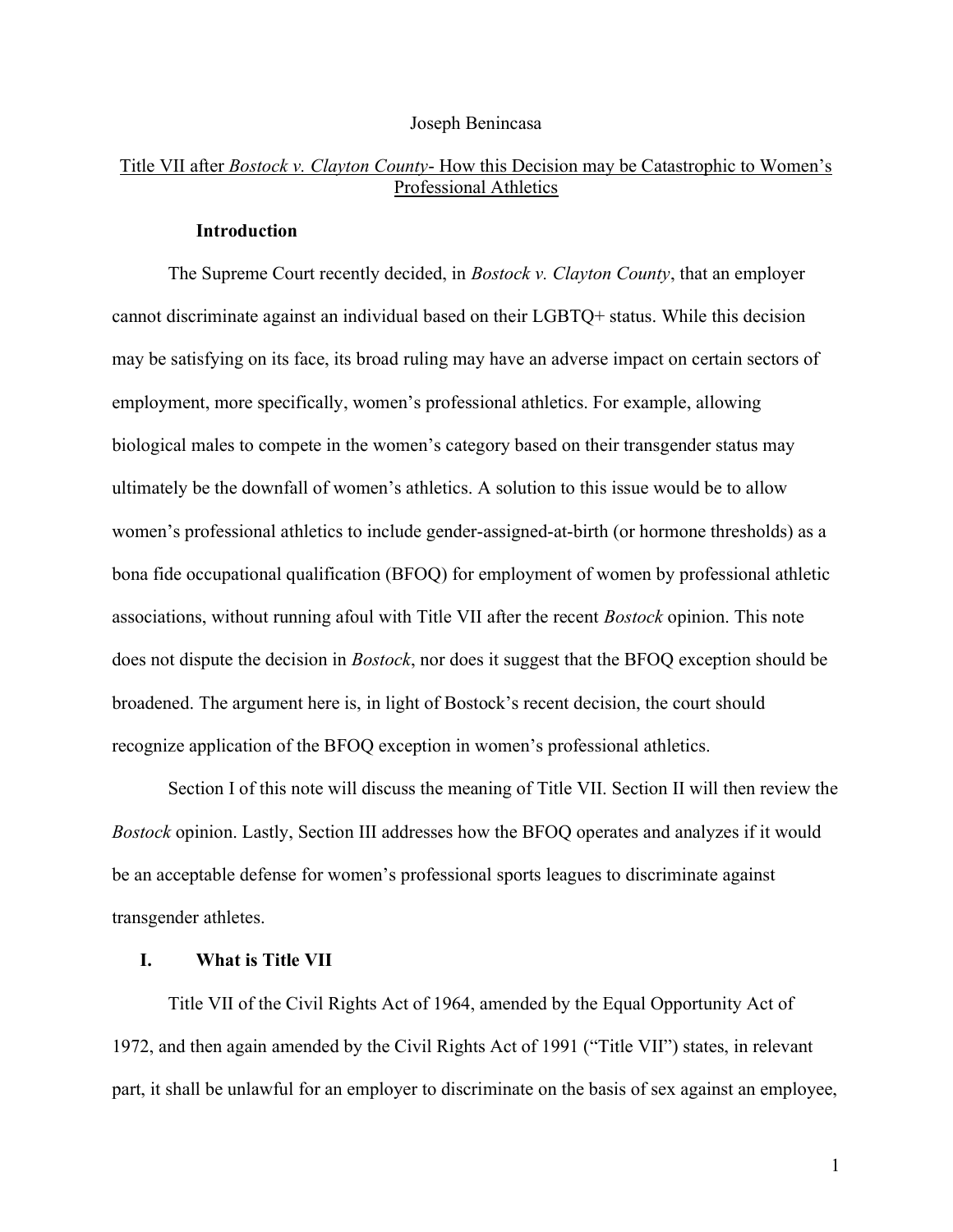or potential employee, with respect to any term or condition of employment.<sup>1</sup> There are four theories of discrimination a plaintiff may allege under Title VII: disparate treatment, disparate impact, mixed motives, and pattern and practice. $2$  This note will focus specifically on sex discrimination under the theory of disparate treatment. "Disparate treatment sex discrimination involves overt or intentional discrimination and occurs when an employer treats one individual (or group) differently from another because of that individual's (or group's) sex."<sup>3</sup> Where there is no direct evidence of discrimination, disparate treatment cases under Title VII are analyzed under the 'McDonnell-Douglas' three-part burden shifting test.<sup>4</sup>

#### II. Bostock v. Clayton County

On June 15, 2020, The Supreme Court of the United States answered the question of whether an individual's sexuality, homosexual or transgender, falls within the scope of protection afforded under Title VII.<sup>5</sup> When the Supreme Court granted certiorari, they consolidated three cases stemming from the Eleventh Circuit, the Second Circuit, and the Sixth Circuit.<sup>6</sup> In all of these cases, an employer had allegedly fired an employee due to their homosexual or transgender status, and in turn, each employee brought suit under Title VII alleging unlawful discrimination on the basis of sex.<sup>7</sup> Ultimately, the court held that an employer violates Title VII when they discriminate against an employee on the basis on their homosexuality or transgender status.<sup>8</sup>

<sup>&</sup>lt;sup>1</sup> The Civil Rights Act of 1964, 42 U.S.C.S §2000e-2 (a)(1), (2) (1991).

<sup>&</sup>lt;sup>2</sup> Thomas Fusco, J.D., *What constitutes sex discrimination in termination of employee so as to violate Title VII of* Civil Rights Act of 1964 (42 U.S.C. §§ 2000e et seq.), 115 A.L.R. Fed. 1, 2a.

<sup>3</sup> Thomas Fusco, J.D., supra, at 2a.

<sup>4</sup> McDonnell Douglas Corp v. Green, 411 U.S. 792, 93 S. Ct. 1817 (1973).

<sup>5</sup> Bostock v. Clayton Cty., 140 S. Ct. 1731, 230 (2020).

<sup>&</sup>lt;sup>6</sup> *Id.* at 226.

 $^7$  Id.

<sup>&</sup>lt;sup>8</sup> *Id.* at 236.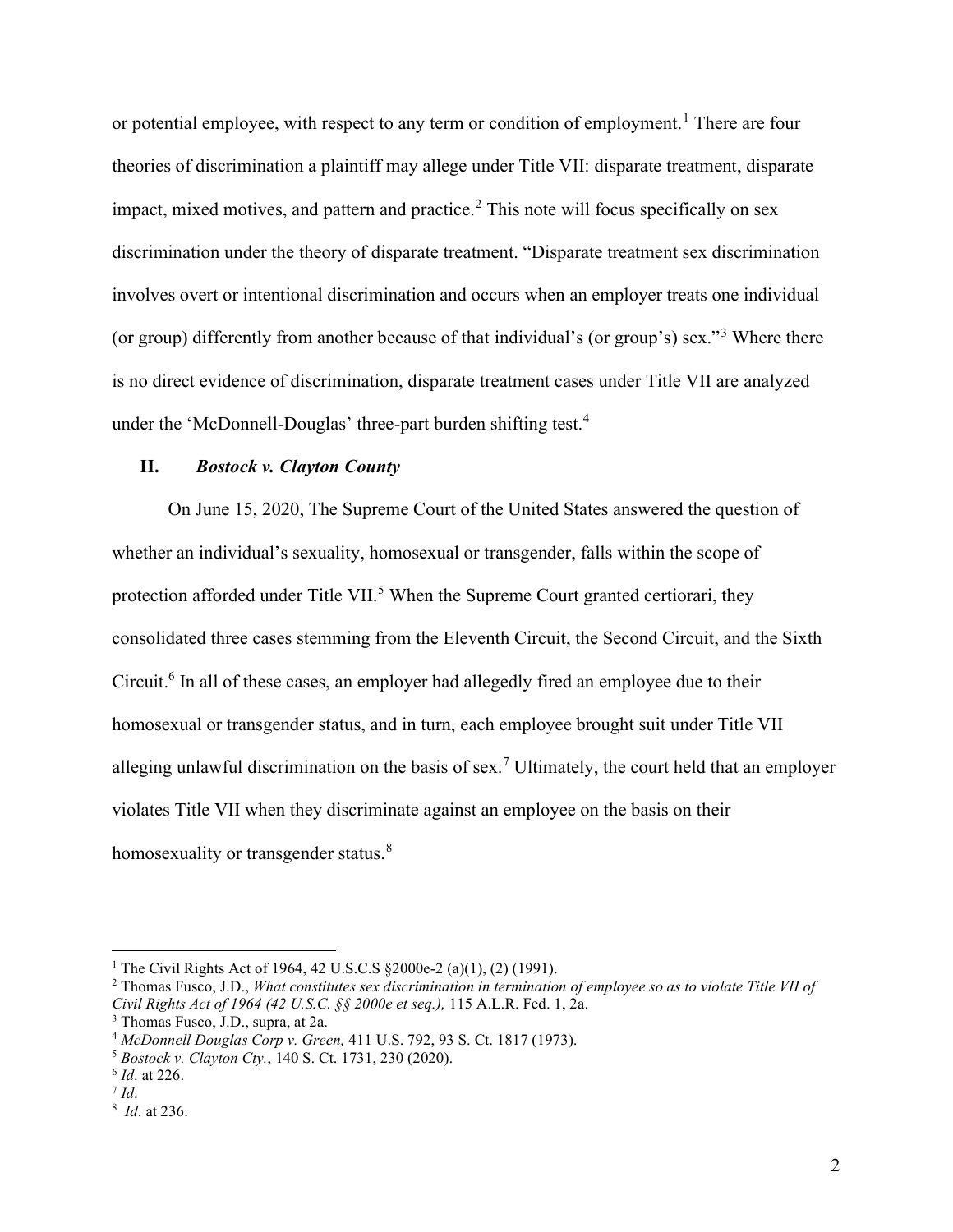The Court stated "[i]f the employer intentionally relies in part on an individual's sex when deciding to discharge the employee - put differently, if changing the employee's sex would have yielded a different choice by the employer- a statutory violation has occurred."<sup>9</sup> Thus, when applying this straight forward rule the court found that an employer violates Title VII when they discriminate against an individual based on their sexuality or transgender status.<sup>10</sup> The court's rationale was that it is impossible for an employer to discriminate against an individual based on their homosexuality or transgender status without discriminating against that individual based on their sex.<sup>11</sup> The Court concluded with recognizing that Title VII's reach has gone much further than what Congress expected at the time of its enactment.<sup>12</sup> Bostock v. Clayton County is responsible for determining that an employer who discriminates against an individual simply for being gay or transgender, defies Title VII's prohibition against discrimination on the basis of sex. $^{13}$ 

#### A. Affirmative defenses under Title VII – Post Bostock

The court recognizing that they were broadening Title VII's scope of protection, acknowledged that their holding may be subject to certain exceptions under Title VII, specifically where an employer may discriminate against an individual on the basis of their religion.<sup>14</sup> The court made clear that their decision did not intend to run afoul with any of these pre-existing exceptions, however, they stated that the way these exceptions operate under the statute should be determined in subsequent case law.<sup>15</sup> Although the court recognized potential issues with their holding, these exceptions have only been applied in extremely narrow

<sup>9</sup> Id. at 234. See also Price Waterhouse v. Hopkins, 490 U.S. 228, 239, 109 S. Ct. 1775 (1989).

 $10 \text{ Id.}$ 

 $11$  *Id.* 

<sup>&</sup>lt;sup>12</sup> *Id.* at 249.  $13$  *Id.* 

 $14$  *Id.* at 248-249.

 $15$  Id.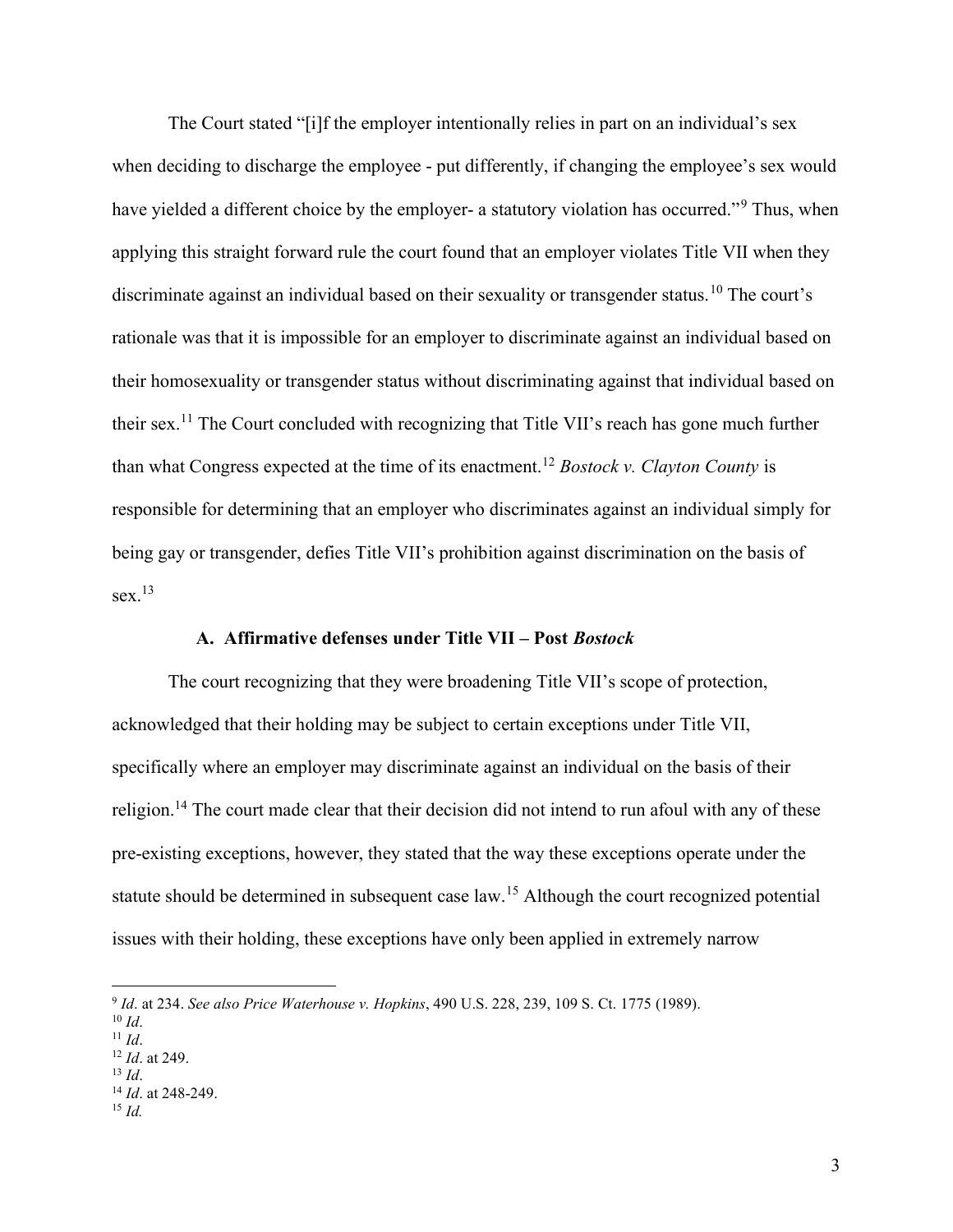circumstances, meaning they won't be of much assistance to most employers.<sup>16</sup> Therefore, since Bostock's ruling is so broad and these exceptions are only applied in narrow circumstances, experts suspect this decision will have an adverse impact against unique sectors of employment that rely on employing women only.<sup>17</sup> For example, John Bursch, an attorney who represented one of the defendants in Bostock, stated, "Monday's opinion will create chaos and enormous unfairness for women and girls in athletics, women's shelters, and many other contexts."<sup>18</sup>

Despite Bursch's comments, there are other exceptions under Title VII which may allow women's professional sports leagues to discriminate against an individual's sexuality or transgender status. Although the court didn't mention all of Title VII's exceptions, the fact that they mentioned some may have opened the door to other affirmative defenses which women's sports leagues may claim, specifically, the Bona Fide Occupational Qualification (BFOQ) exception.

#### III. Analyzing The Bona Fide Occupational Qualification (BFOQ) exception

The BFOQ exception is an affirmative defense under Title VII, which justifies discrimination where an individual's sex is a bona fide occupational qualification reasonably necessary to the normal operation of a particular business.<sup>19</sup> In sex discrimination cases, the exception is only applied where an employer can demonstrate: (1) the essence of the job requires the employee to be of a particular sex, and (2) the sex-based requirement relates to the central mission of the employer's business.<sup>20</sup> When proving that the job requires the employee to be of a particular sex, the employer must demonstrate all, or substantially all, employees (men or

<sup>&</sup>lt;sup>16</sup> Braden Campbell, *Blockbuster LGBTO Ruling Tees Up Religious Defenses*, LAW360, Jun. 16, 2020.

<sup>&</sup>lt;sup>17</sup> Braden Campbell, *High Court Says Title VII Protects Gay, Trans Workers*, LAW360, Jun. 15, 2020.  $^{18}$  *Id.* 

<sup>&</sup>lt;sup>19</sup> Melissa K. Stull, Permissible sex discrimination in employment based on Bona Fide Occupational Qualifications (BFOO) under  $\S$  703 (e)(1) of Title VII of Civil Rights Act of 1964 (42 U.S.C.A.  $\S$  2000e-2(e)(1)), 110 A.L.R. Fed 28, 2. (citing 42 U.S.C.S §2000e-2 (e)(1)).

<sup>&</sup>lt;sup>20</sup> Reid Coploff, Article: Exploring Gender Discrimination in Coaching, 17 Sports Law. J. 195, 215.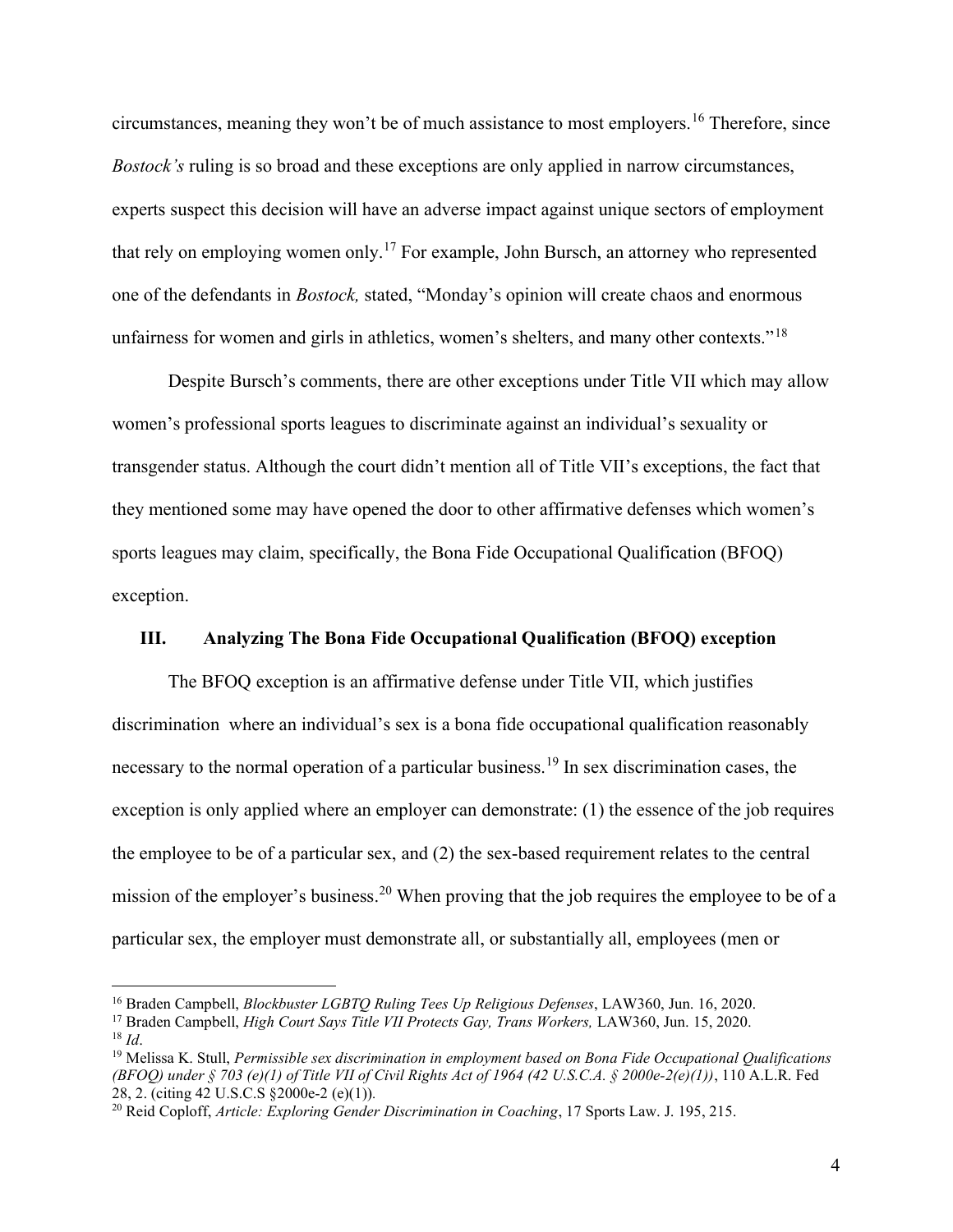women, whichever the employer is attempting to discriminate against) cannot perform their job related duties because of their gender.<sup>21</sup> When establishing this requirement an employer may not rely on arbitrary stereotypes regarding the physical capabilities of a specific gender.<sup>22</sup> Furthermore, when proving the requirement relates to the central mission of the business, the plaintiff must demonstrate the sex-based requirement is reasonably necessary to the normal operation of the business.<sup>23</sup> Thus, the BFOQ exception has only been applied in extremely narrow circumstances.<sup>24</sup>

The Eighth Circuit has already found sex as a BFOQ for professional sports teams.<sup>25</sup> In a footnote, the court stated that Title VII does not mandate the admission of men as competitors in women's professional sports because being female would constitute as an acceptable BFOQ to participate in women's professional sports.<sup>26</sup>

#### A. The BFOQ exception as it pertains to professional athletics

#### 1. The essence of women's athletics

According to Judge Richard Allen Posner, the central mission, or "normal operation," of women's professional athletics is to "highlight, isolate, and display one or more of the hierarchies of height, strength... agility, physical coordination, beauty, and brilliance... and to invite our admiration for the women who occupy the highest rung."<sup>27</sup> The essence of female

<sup>21</sup> Int'l Union v. Johnson Controls, 499 U.S. 187, 201, 111 S. Ct. 1196 (1991).

<sup>&</sup>lt;sup>22</sup> Melissa K. Stull, *supra*, at 2. (citing *Dothard v. Rawlinson*, 433 U.S. 321, 333 (1977)).

<sup>&</sup>lt;sup>23</sup> Johnson Controls, 499 U.S. at 203.

<sup>&</sup>lt;sup>24</sup> Reid Coploff, *supra*, at 215; *see, e.g., Johnson Controls*, 499 U.S. at 203. (rejecting the BFOQ defense because extra incremental costs, such as protecting females from lead exposure at a battery manufacturer, is not a legitimate reason). But see Dothard, 433 U.S. at 340. (finding sex as a BFOQ for employment at an all-male state penitentiary because employing female security officers could have undermined the central mission of maintaining a safe and secure prison facility).

<sup>&</sup>lt;sup>25</sup> Graves v. Women's Professional Rodeo Ass'n, Inc., 907 F.2d 71 (8th Cir. 1990).

 $^{26}$  Graves, 907 F.2d at fn.3. The case was not decided on the merits because the employer was not found subject to Title VII. Id.

<sup>&</sup>lt;sup>27</sup> Doriane Lambelet Coleman, ARTICLE: SEX IN SPORT, 80 Law & Contemp. Prob. 63, 85. (citing Richard A. Posner, In Defense of Prometheus: Some Ethical, Economic, and Regulatory Issues of Sports Doping, 57 Duke L.J. 1725,1729 (2008).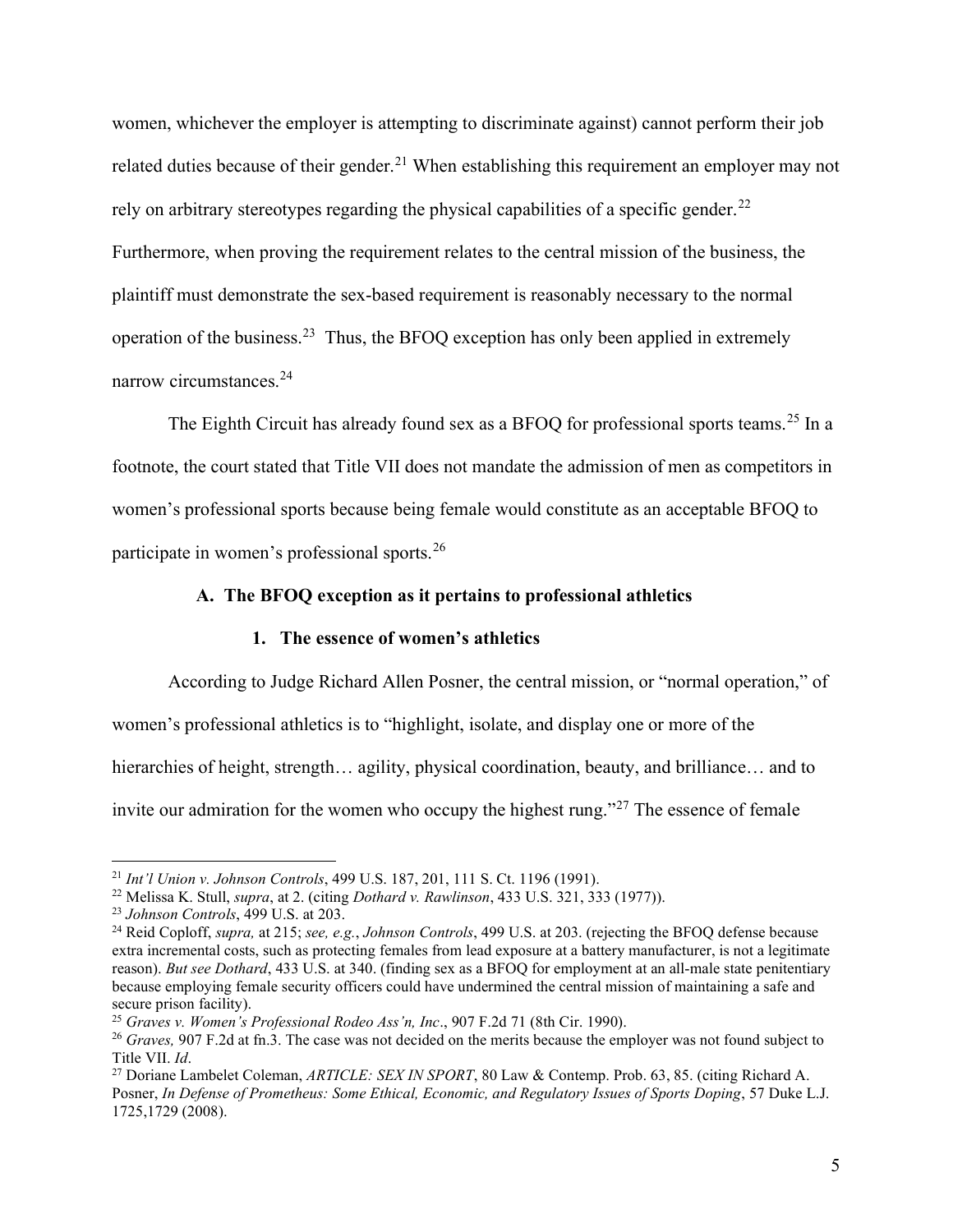athletics requires that athletes be segregated on the basis of their biological gender because genetic males and genetic females have different athletic capabilities. Male competitors, in comparison to female competitors are inherently more athletic, specifically with respect to power, speed, and endurance.<sup>28</sup> This note does not suggest that males have greater hand-eyecoordination, reflex-speed, judgement, in-game acumen, or other intangible characteristics that have been included when discussing the term athletic.

Consequently, male athletes are deemed to be more athletic because biological males produce elevated levels of testosterone.<sup>29</sup> Higher testosterone levels allow males to use and store carbohydrates and Type 2 muscle fibers (which are used to generate speed and power) more efficiently; cause the male heart and lungs to grow larger, allowing for more oxygen intake (ultimately increasing aerobic performance); and have varying effects on hemoglobin levels and body fat content.<sup>30</sup> There is no scientific doubt that testosterone is a driving force behind why male athletes physically outperform female athletes in sporting events which heavily rely on the athletes' power, speed, and endurance.<sup>31</sup>

 It is, therefore, impossible for males (and transgender women) to equitably perform the task of female athletes since their biological make up, or "sex," makes them unfit to participate. Consequently, if men (and transgender women) were allowed to participate, it would severely undermine the integrity of the business, since these individuals would have an inherent unfair advantage. Thus, the argument is circular, all men (and transgender women) cannot participate in women's athletics simply because they are not biological females.

<sup>&</sup>lt;sup>28</sup> Doriane Lambelet Coleman, *supra*, at 87. When referencing the term *athletic* this note interprets the meaning as an individual's speed, power and endurance.

 $^{29}$  *Id.*at 74.

<sup>&</sup>lt;sup>30</sup> *Id.* at 74-75.

 $31$  *Id.* at 75.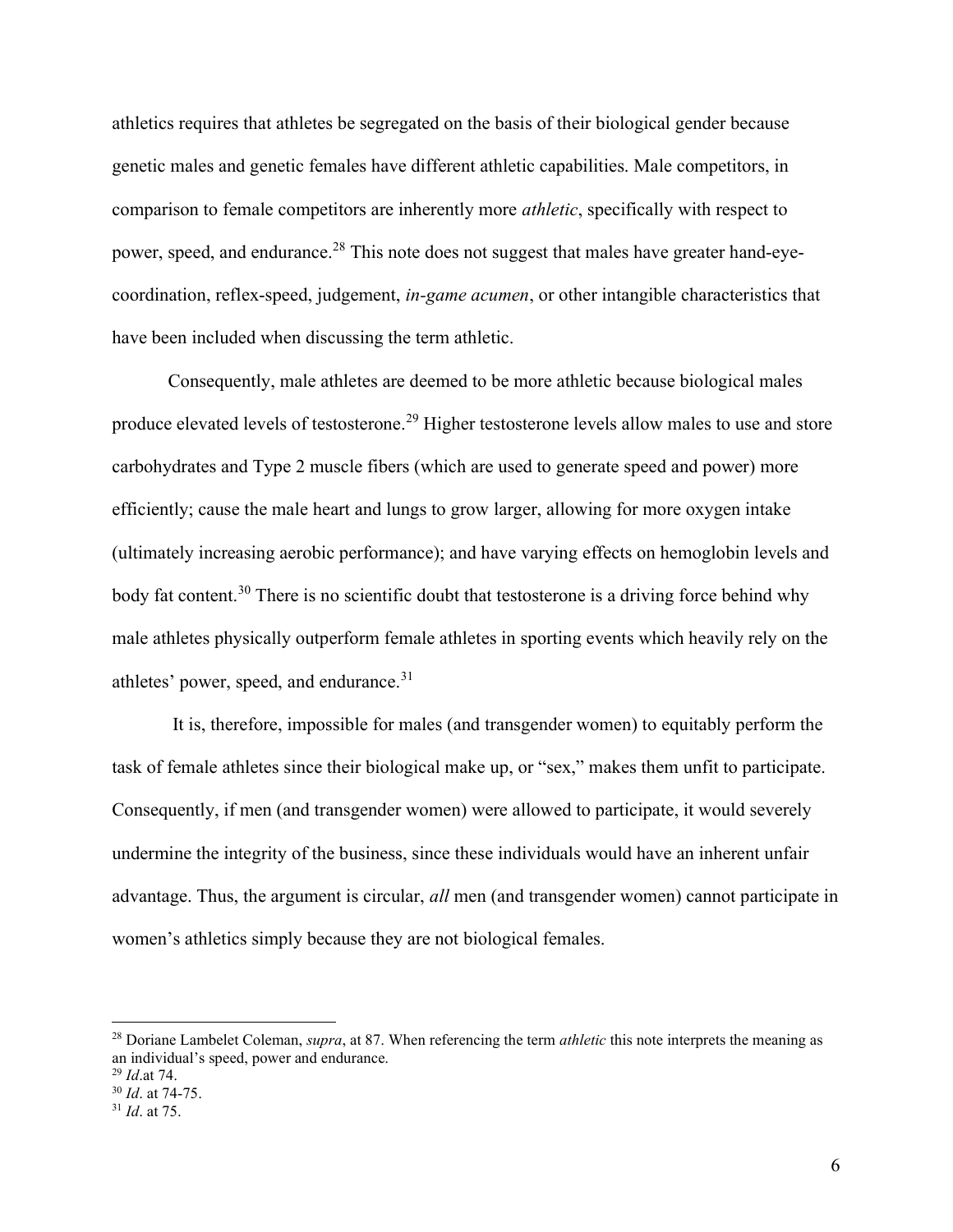#### 2. Reasonably necessary to the normal operation of the business

Furthermore, allowing men (or transgender women) to participate in female athletics would be in direct conflict with the central mission of highlighting, isolating, and showcasing elite female athletes. Since male athletes have an athletic advantage, the only way to showcase female athletes is to segregate individuals on the basis of their biological sex.<sup>32</sup> "Any other option that has males and females competing together works mainly to highlight, isolate and display male bodies."<sup>33</sup> For example, in the 2016 Rio Olympics, the three medalists for the women's 800-meter race were all individuals who did not identify as biological females.<sup>34</sup> Experts also suspect that gold medalist Caster Semenya, would have also won the other two races she had qualified for, had she decided to race in them.<sup>35</sup> This demonstrates that athletes who are not biologically female may dominate the outcome in athletic events when competing against female athletes, essentially disrupting the hierarchical ordering of gender-based physical attributes of the event. In sum, in order for women's professional sports leagues to highlight, isolate, and display elite female athletes, it is reasonably necessary to segregate individuals by their biological gender.

In Bostock, Justice Gorsuch employed a textual analysis to define the term "sex" to mean the reproductive biological distinction between males and females.<sup>36</sup> When employing this textual analysis, the court should hold the BFOQ exception should apply when the reproductive biological distinction between males and females, or "sex," requires the employer to only hire employees of a particular sex, and when that sex-based requirement relates to the central mission

 $32$  *Id.* at 86.

 $33$  Id.

 $34$  *Id.* at 108

 $35$  *Id.* at 75.

<sup>36</sup> Bostock, 140 S. Ct. at 231.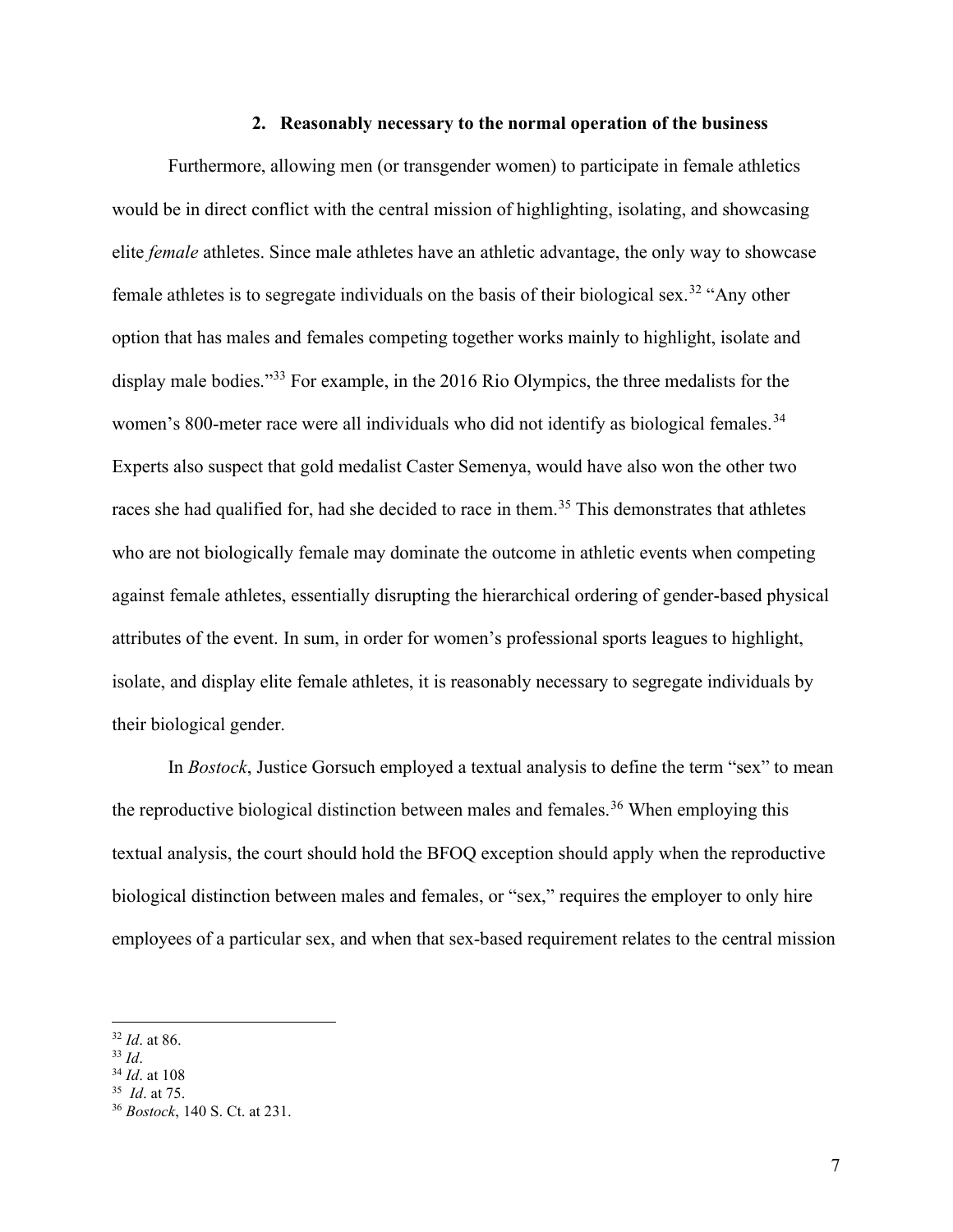of the business. Women's professional sports leagues that heavily rely on their athletes' power, speed, and endurance would likely fall within that scope, since all biological men (and transgender women) cannot effectively complete the task of a female athlete with respect to these athletic attributes.<sup>37</sup> Thus, it is reasonably necessary to the essence of their business to exclude male (and transgender) athletes. Women's professional sports leagues that don't heavily rely on these characteristics, such as dog sledding, horseback riding, bowling, and others would not be subject to the rule. This is because the essence of these leagues do not rely on the athlete's speed, power, and endurance, and therefore, would not be reasonably necessary.

#### 3. Hormone thresholds as a BFOQ

There is an argument that all transgender women do not disrupt the integrity of women's professional athletics. Science and technology now afford individuals the option to alter their chemical make-up and essentially become a biological female.<sup>38</sup> Through this process, transgender women decrease the amount of testosterone their body produces, while increasing the amount of estrogen they produce.<sup>39</sup> This theory would ultimately negate the athletic advantage that once existed when the individual was a biological male.<sup>40</sup> Therefore, if the individual posed no threat to the integrity of the sport, that may disprove the fact that women's professional sports requires their participants to be biologically female.

Although this is a valid point, there is a simple solution to combat this assertion. Instead of women's professional sports leagues excluding all transgender women, they can impose a

 $37$  The following is a non-exhaustive list of women's professional athletic associations that may be subject to the BFOQ Exception: 1) The big five American team sports (football, baseball, basketball, hockey and soccer); 2) All combat sports; 3) professional/Olympic track and field.

 $38$  Katherine Kornei, This scientist is racing to discover how gender transitions alter athletic performance-including her own, ScienceMag (last visited 7/18/2020) https://www.sciencemag.org/news/2018/07/scientist-racing-discoverhow-gender-transitions-alter-athletic-performance-including.

 $\overline{\frac{39}{}}$  Id.  $40$  Id.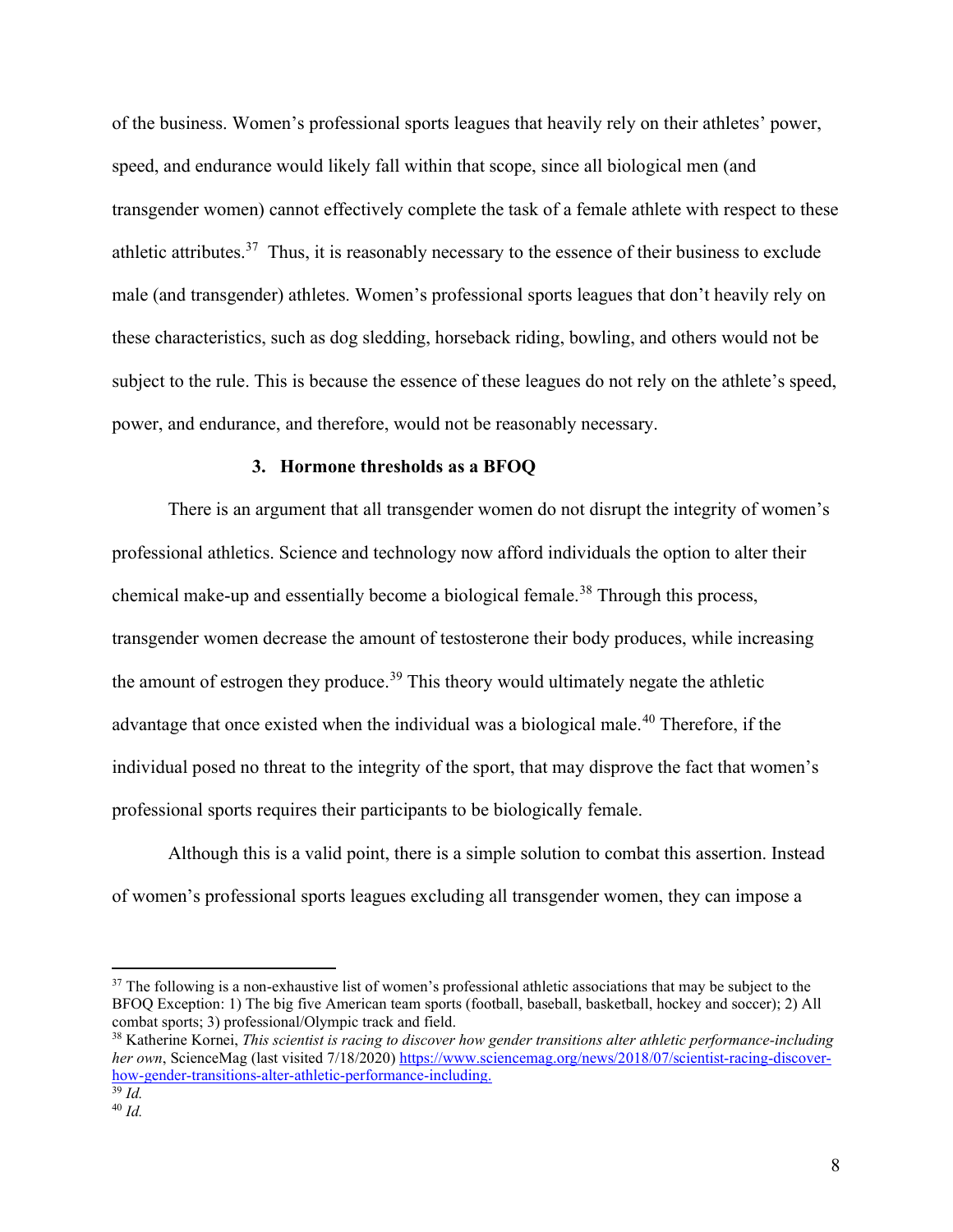hormone threshold for all competitors as a BFOQ exception. Meaning, all women seeking to compete would be subject to a hormone test to determine if their chemical make-up is in the range of a "biological female." This rule would likely fit neatly within the BFOQ's exception because, for the reasons stated above, individuals who have hormone levels different than that of a biological female pose a threat to the integrity of the sport. Furthermore, it is reasonably necessary to the normal operation of women's professional sports to exclude those individuals who undermine the integrity of their business. This rule would ultimately sustain the integrity of women's professional athletics, while including those who conform to the essence of the sport.

# 4. What would the repercussions be if "sex" was a legal BFOQ exception for women's professional athletics?

The court does not need to alter the ruling in *Bostock*, nor broaden the BFOQ exception under Title VII, to allow women's professional sports leagues to discriminate against transgender athletes. Congress had professional sports in mind as one of these unique employment situations which would qualify as an acceptable BFOQ exception under the statute. For example, "[t]he legislative history offers an example of legitimate discrimination under the BFOQ exception to the proscriptions of Title VII, 'a professional baseball team for male players.'<sup>141</sup> This argument does not propose to amend any of the court's prior precedent, nor expand the BFOQ exception. The argument is simple, read Title VII as it was enacted. While accepting Title VII's prohibition against discrimination on the basis of an individual's sexuality, women's sports leagues should have a legal claim under the BFOQ exception to discriminate against transgender athletes who pose a risk to the integrity of their sport.

<sup>41</sup> Graves, 907 F.2d at fn.3. (citing 110 Cong. Rec. 7213 (1964)).